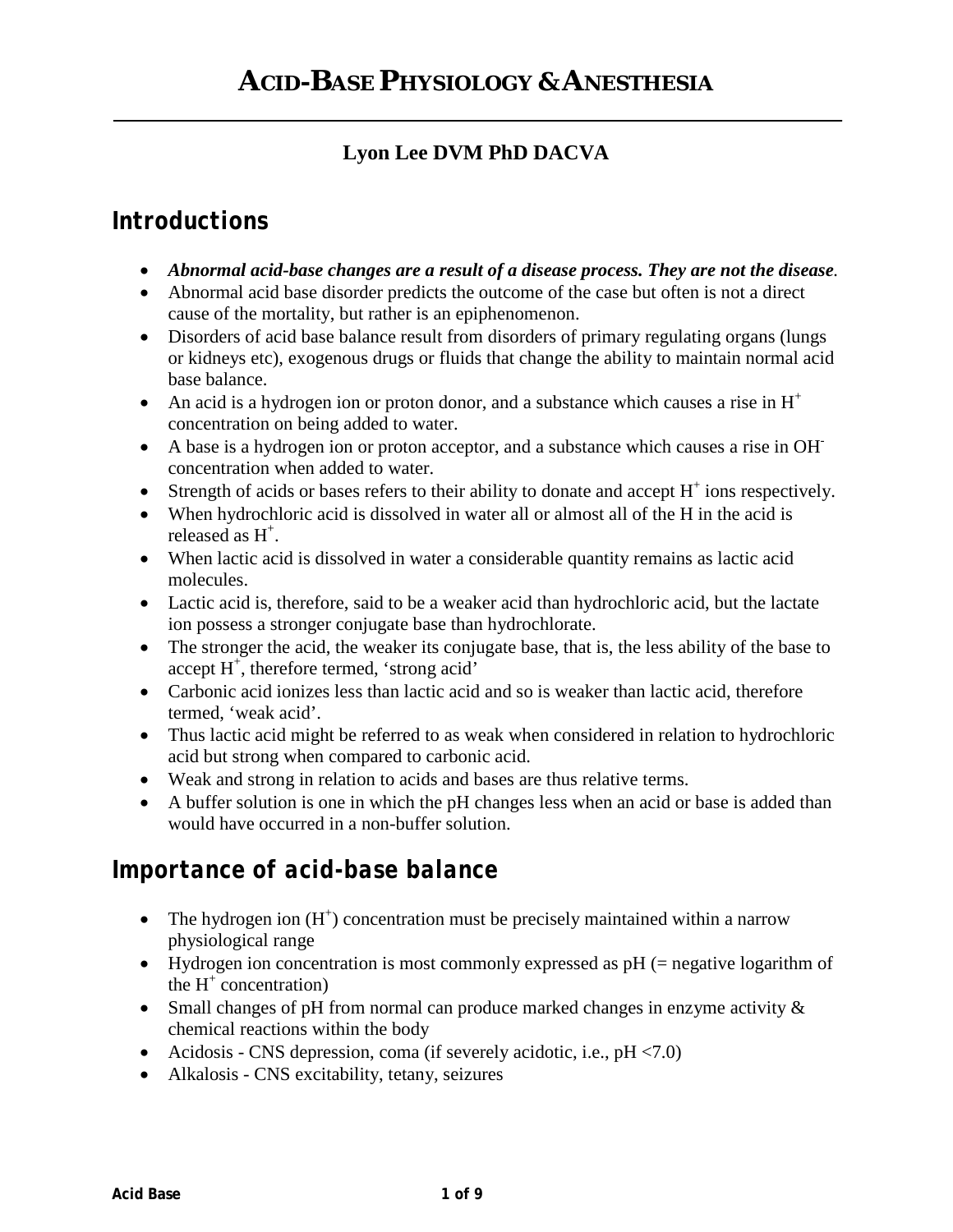- The table on the right doesn't allow you to mentally calculate every pH and  $[H^+]$  value but the 4 basic pairs which are useful and easy to memorize are:
	- o pH 7.4 is 40 nM
	- o pH 7.1 is 80 nM
	- o *pH 7.36 is 44 nM*
	- o *pH 7.44 is 36 nM*
	- o The last two values above are the normal range of pH values which is easy to remember because the relationship between the  $[H^+]$  and the decimal part of the pH (ie the normal range of 7.36 to 7.44 is a  $[H^+]$  range of 44 to 36 nmol.
	- o Now you can work out that a pH of 7.06 has a  $[H^+]$  value of 88nm as this is double that at 7.36 (i.e. 44nM) - and so on.
- Normal pH:
	- o arterial blood: 7.35 7.45
	- o venous blood, interstitial fluid: 7.35
	- o intracellular: 6.0-7.4 (average 7.0)

### *Henderson-Hesselbach Equation*

• The pH resulting from the solution of  $CO<sub>2</sub>$  in blood and the consequent dissociation of carbonic acid is given by the Henderson-Hesslebach Equation.

$$
H_2CO_3 \leftrightarrow H^+ + HCO_3^-
$$

• The law of mass conservation gives the dissociation constant of carbonic acid as  $K_a$ 

$$
K_a \propto \frac{(H^+) \times (HCO_3^-)}{H_2CO_3}
$$

• Now, since the concentration of carbonic acid is proportional to the concentration to the concentration of dissolved carbon dioxide, we can change to

$$
K_a = \frac{(H^+) \times (HCO_3^-)}{CO_2}
$$

• Take log,

$$
\log K_{a} = \log(H^{+}) + \log\left(\frac{HCO_{3}^{-}}{CO_{2}}\right)
$$

Whence,

$$
-\log(\text{H}^+) = -\log(\text{K}_a) + \log\left(\frac{\text{HCO}_3^-}{\text{CO}_2}\right)
$$

• Since pH is negative logarithm of  $H^+$ ,

$$
pH = pK_a + log\left(\frac{HCO_3^-}{CO_2}\right)
$$

• According to Henry's law, replace  $CO_2$  with  $PCO_2$  x 0.03

| $H^+$ (nmol/l) | рH   |
|----------------|------|
| 100            | 7    |
| 80             | 7.1  |
| 63             | 7.2  |
| 50             | 7.3  |
| 44             | 7.36 |
| 40             | 7.4  |
| 36             | 7.44 |
| 32             | 7.5  |
| 25             | 7.6  |
| 20             | 7.7  |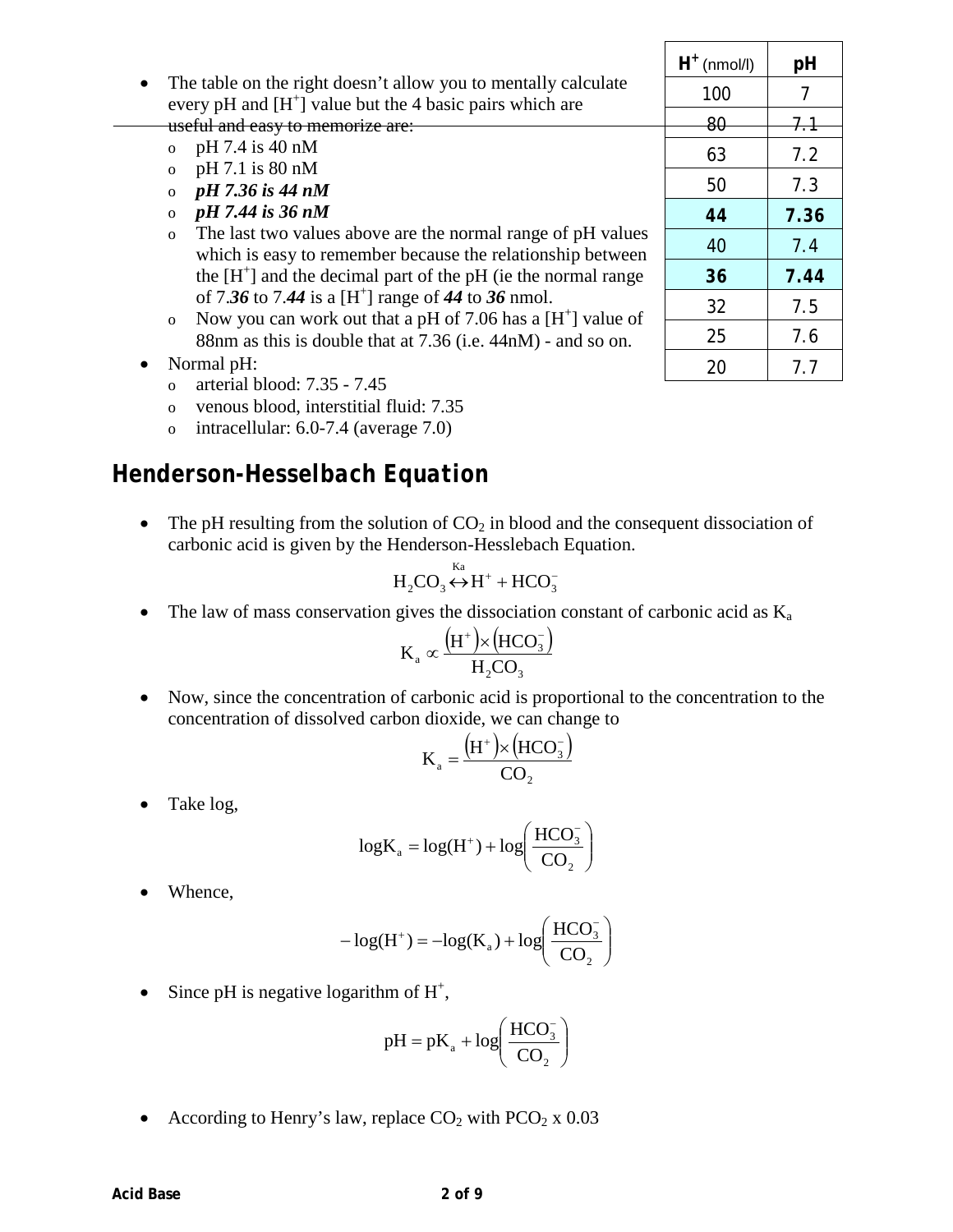$$
pH = pK_a + log\left(\frac{HCO_3^-}{PCO_2 \times 0.03}\right)
$$

• The value of  $pK_a$  is 6.1, and the normal  $HCO_3^-$  and  $PCO_2$  are 24 mmol/L and 40 mmHg, respectively. Substitute these,

$$
pH = 6.1 + log\left(\frac{24}{40 \times 0.03}\right)
$$
  
= 6.1 + log 20  
= 6.1 + 1.3  
= 7.4

### *Regulation of pH*

- Buffer systems very rapid (seconds), incomplete
- Respiratory responses rapid (minutes), incomplete
- Renal responses slow (hours to days), complete

## *Buffer Systems*

- Bicarbonate, phosphate and protein buffering systems are the three major buffering systems.
- The bicarbonate system is primarily extracellular and the fastest to respond to pH imbalance, but it has less total capacity than intracellular system.
- Intracellular buffering occurs through the phosphate and protein systems.
- Intracellular buffering has a very large capacity, about 75 % of the body chemical buffering.

#### **Bicarbonate buffer system**

- Primary extracellular buffer system (>50% of extracellular buffering)
- Accurate assessment readily calculated from  $PCO<sub>2</sub>$  and  $pH$  using available blood gas machines
- Consists of carbonic acid (weak acid) and bicarbonate
- Carbonic acid dissociates into carbon dioxide and water

#### $H_2O + CO_2 \leftrightarrow H_2CO_3 \leftrightarrow H^+ + HCO_3$

- $CO<sub>2</sub>$  regulated by the lungs rapidly
- $\bullet$  HCO<sub>3</sub> is regulated by the kidneys slowly
- Not powerful
- $pKa = 6.1$

#### **Protein buffer system**

- Most powerful
- 75 % of all intracellular buffering
- Hemoglobin
	- o important extracellular buffer due to large concentration of hemoglobin in blood
	- o buffering capacity varies with oxygenation
	- o reduced hemoglobin is a weaker acid than oxyhemoglobin
	- o dissociation of oxyhemoglobin results in more base available to combine  $w/H^+$
- Plasma protein
	- o acid buffer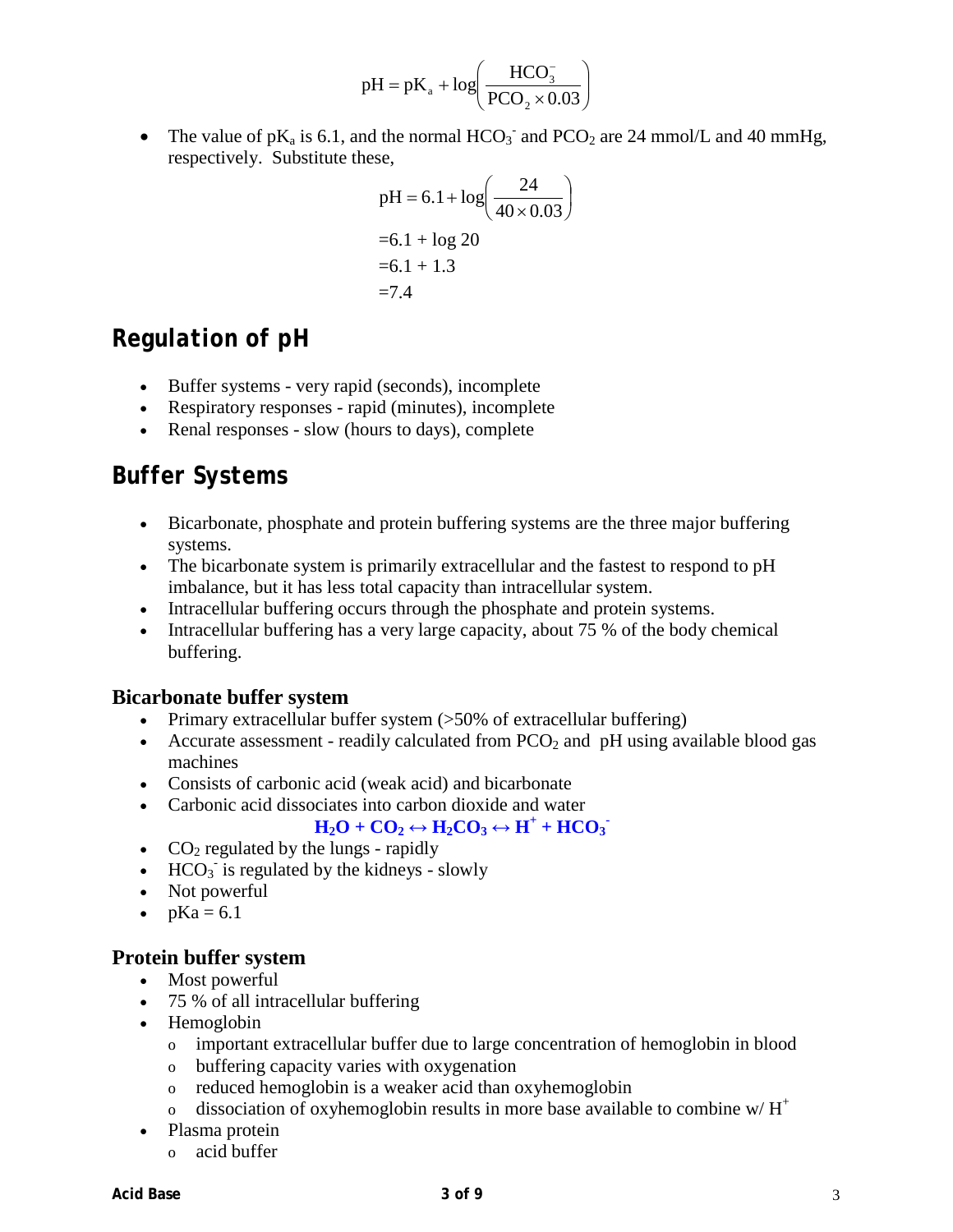- o important intracellular buffer system
- Phosphate buffer system
	- o  $\text{H}_2\text{PO}_4$  and  $\text{HPO}_4^2$
	- o important renal buffering system
	- o extracellular concentration, 1/12 that of bicarbonate
	- o  $pKa = 6.8$
	- o phosphate is concentrated in the renal tubules

# *Respiratory Responses*

- Occurs within minutes of alteration in pH due to stimulation/depression of respiratory centers in the CNS
- $\bullet$  H<sup>+</sup> acts directly on respiratory center in Medulla Oblongata
- Alveolar ventilation increases/decreases in response to changes in CO2
- Alveolar ventilation is inversely proportional to  $P_aCO_2$ 
	- o 2 x ventilation: pH 7.4 to 7.63
	- o  $1/4$  ventilation: pH 7.4 to 7.0
- Incomplete response because as the change in alveolar ventilation brings pH back towards normal, the stimulus responsible for the change in ventilation decreases

# *Renal Responses*

- The kidneys regulate pH by either acidification or alkalinization of the urine
- Complex response that occurs primarily in the proximal renal tubules
- With acidosis, rate of  $H^+$  secretion exceeds  $HCO_3^-$  filtration
- With alkalosis, rate of  $HCO<sub>3</sub>$  filtration exceeds  $H<sup>+</sup>$  secretion
- Occurs over hours/days, and is capable of nearly complete restoration of acid/base balance

# *Anion Gap (AG)*

- A useful tool to assess mixed acid-base disorders
- Traditionally it has been used to detect lactic acidosis, ketoacidosis and the presence of certain poisons (ethylene glycol etc.)
- The derivation of the anion gap is usually comes from the relationship of preservation of charges of anions and cations.
- The plasma is actually electrically neutral, and total cations equal total anions.
- $[Na^+] + [K^+] + [UC^+] = [CI] + [HCO<sub>3</sub>]+ [UA]$  (as body maintains electroneutrality)
- Rearranged,  $[UA] [UC^+] = ([Na^+] + [K^+]) ([Cl^-] + [HCO_3^-])$
- Since, in clinical sense,  $[UC^+]$  are negligible the anion gap is basically  $[UA]$ , unmeasured anions
- AG= [UA<sup>-</sup>] = ([Na<sup>+</sup>] +[K<sup>+</sup>]) ([Cl<sup>-</sup>] + [HCO<sub>3</sub><sup>-</sup>])
- [UA- ] consist of [protein- ], phosphates, sulfates, beta hydroxybutyrate, acetoacetate, and citrate
- Therefore, from the above equation, the gap is calculated difference between the sum of serum sodium and potassium and the sum of serum chloride and bicarbonate.
- Anion gas is usually measured in venous blood with  $HCO_3^-$  estimated as total  $CO_2$ .
- Usually an increase in AG implies accumulation of organic acids in the body, and suggest the presence of lactic acidosis, ketosis, sepsis, poisoning or renal failure.
- Normal is approximately 14, and ranges from  $12-16$  mEq/L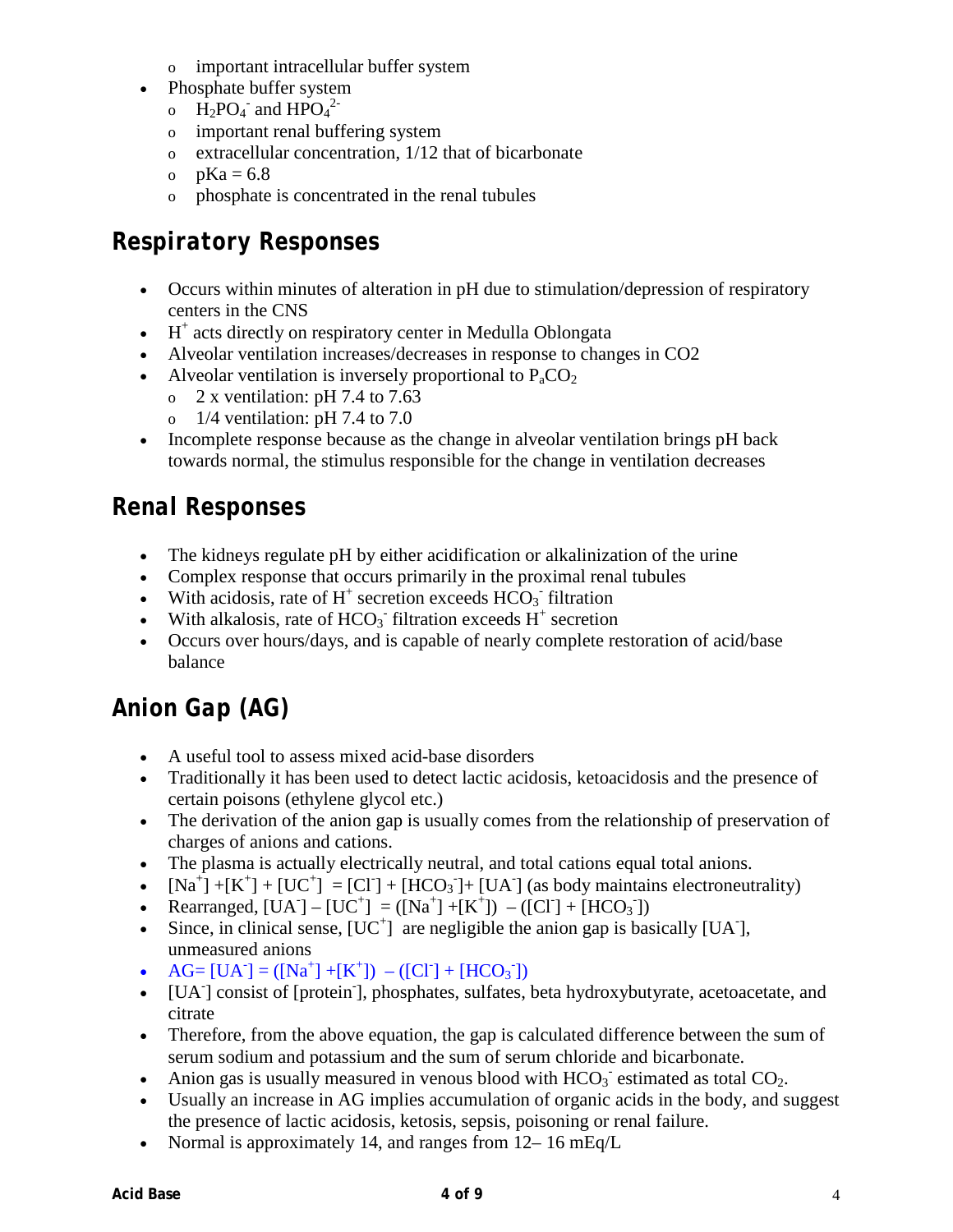- Commonly, the AG remains normal in an acidosis that is due to simple  $HCO<sub>3</sub>$  loss (as in diarrhea and certain renal diseases) because, as a general principle, [Cl- ] increases to meet the drop in HCO<sub>3</sub> anions, thereby maintaining anionic balance.
- When an acid load is present,  $HCO<sub>3</sub>$  titrates acid and anion gap increases, creating a condition known as 'anion gap metabolic acidosis'.

## *Major Acid Base Disorders and Compensatory Mechanism*

| <b>Primary Disorder</b>      | <b>Primary Disturbance</b>    | <b>Primary Compensation</b>                      |
|------------------------------|-------------------------------|--------------------------------------------------|
| <b>Respiratory Acidosis</b>  | $\uparrow$ PCO <sub>2</sub>   | $\uparrow$ HCO <sub>3</sub>                      |
| <b>Respiratory Alkalosis</b> | PCO <sub>2</sub>              | $\downarrow$ HCO <sub>3</sub>                    |
| Metabolic Acidosis           | $\downarrow$ HCO <sub>3</sub> | $\downarrow$ PCO <sub>2</sub> (hyperventilation) |
| Metabolic Alkalosis          | $\uparrow$ HCO <sub>3</sub>   | $\uparrow$ PCO <sub>2</sub> (hypoventilation)    |

- The primary compensation (acute compensation) is generally achieved most rapidly through respiratory control of  $CO<sub>2</sub>$ .
- Ultimately the renal system excretes acid or bicarbonate (chronic compensation) to reach the final response to the disturbance
- Mixed disorders are common

## *Blood Gas Evaluation*

#### **What do we get from a blood gas machine?**

- pH measured
- $PCO<sub>2</sub>$  measured
- $PO_2$  measured
- $\bullet$  HCO<sub>3</sub> calculated (via Henderson Hesselbalch equation)
- Base excess (deficit) calculated
- Hemoglobin oxygen saturation calculated
- Gases (carbon dioxide & oxygen) are reported as partial pressures, commonly in unit of mmHg (US), or KPa (International);  $1$  KPa = 7.5 mmHg (torr)

#### **Blood Gas Sampling**

- Arterial vs. venous
- Venous samples are adequate for metabolic function if the respiratory function is near normal
- Venous samples are of limited value in evaluating respiratory components

#### **Preservation of Sample**

- Heparinize syringe (5 units of heparin/l ml of blood)
- Eliminate air bubbles from the sample
- Cap the needle with rubber stopper
- If greater than 10 minute delay to the machine, place sample in an ice water bath. Will preserve samples for up to 10 hours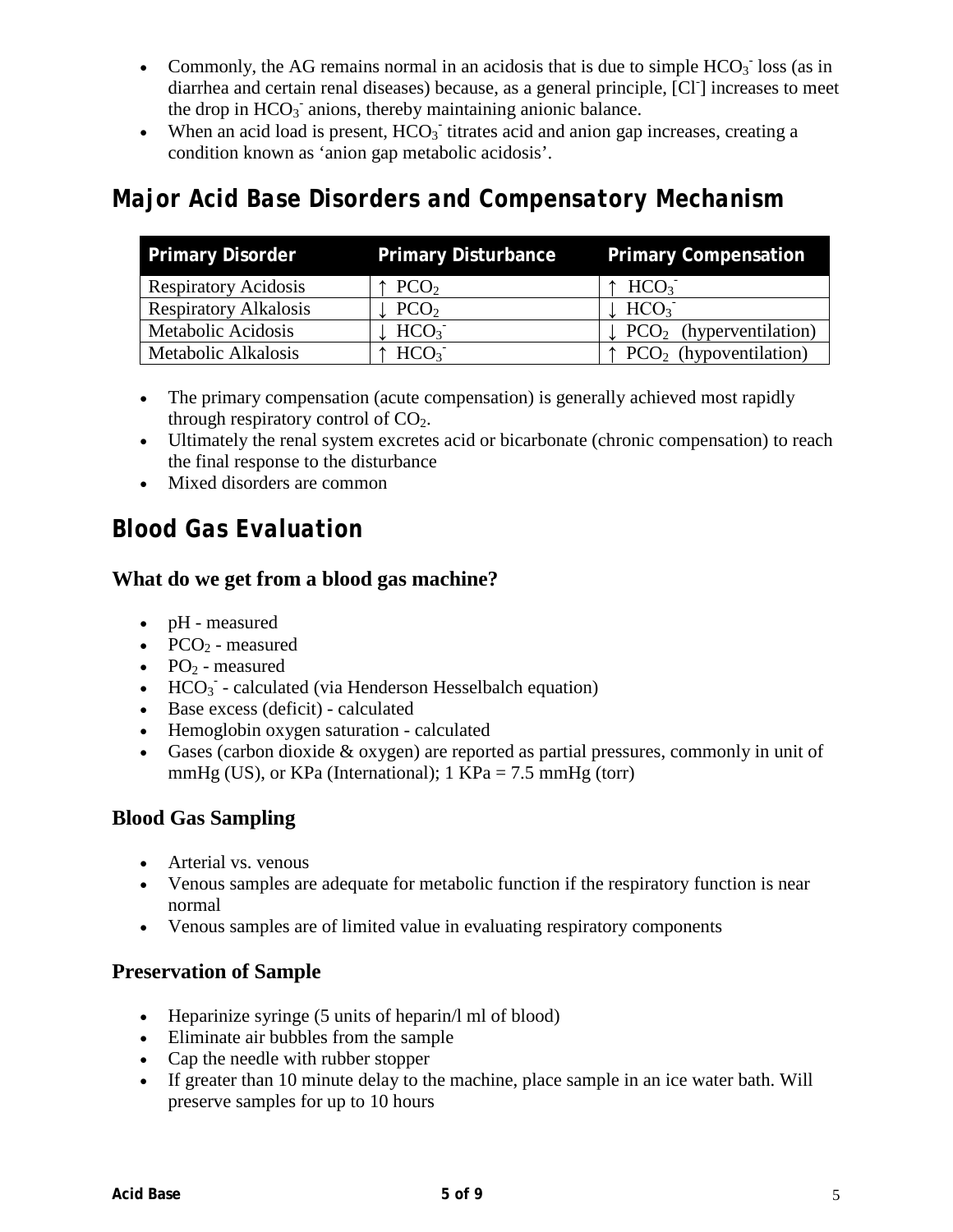#### **Sites for Arterial Samples**

- Dog: dorso pedal, femoral, anterior tibial, lingual
- Cat: femoral, dorso pedal
- Horse: facial, mandibular, lateral metatarsal, posterior auricular, carotid
- Cow: coccygeal, posterior auricular
- Pig: coccygeal, posterior auricular

### *Normal Values*

|                  | Arterial           | Venous             |
|------------------|--------------------|--------------------|
| pH               | 7.35-7.45          | 7.35               |
| PCO <sub>2</sub> | $35-45$ mmHg       | $45 \text{ mmHg}$  |
| PO <sub>2</sub>  | $90-100$ mmHg      | $40 \text{ mmHg}$  |
| HCO <sub>3</sub> | $24 \text{ mEq/L}$ | $24 \text{ mEq/L}$ |

## *Interpretation*

| $1st$ step: What is the pH?                              |         | $\langle 7.35 \rangle$ acidemia |                       |
|----------------------------------------------------------|---------|---------------------------------|-----------------------|
|                                                          |         |                                 | $>7.45$ alkalemia     |
| $2nd$ step: What is the P <sub>a</sub> CO <sub>2</sub> ? | >45     | respiratory acidosis            |                       |
|                                                          |         | $<$ 35                          | respiratory alkalosis |
| $3rd$ step: What is the $HCO3$ ?                         | $<$ 24* | metabolic acidosis              |                       |
|                                                          |         | $>2.5*$                         | metabolic alkalosis   |
| *If $PaCO2$ is normal                                    |         |                                 |                       |

- When the pH is low (i.e., more acidotic)
	- $\alpha$  A low (or normal) PCO<sub>2</sub> points to a primary metabolic acidosis
	- $\alpha$  A high PCO<sub>2</sub> points to a primary respiratory acidosis
- When the pH is high (i.e., more alkalotic)
	- $\alpha$  A high (or normal) PCO<sub>2</sub> points to a primary metabolic alkalosis
	- $\alpha$  A low PCO<sub>2</sub> points to a primary respiratory alkalosis
- Simply stated,
	- o If pH and  $PCO<sub>2</sub>$  change in the same direction, the primary disorder is metabolic
	- $\sigma$  If pH and PCO<sub>2</sub> change in the opposite direction, the primary disorder is respiratory

# *Alterations in the HCO3 - due to PaCO2*

- Acute change:
	- o if  $P_aCO_2$  increases by 10, the HCO<sub>3</sub> is expected to increase by 1 mEq
	- o if  $P_aCO_2$  decreases by 10, the HCO<sub>3</sub> is expected to decrease by 2 mEq
- Chronic change:
	- o if  $P_aCO_2$  increases by 10, the HCO<sub>3</sub> is expected to increase by 3 4 mEq
	- o if  $P_aCO_2$  decreases by 10, the HCO<sub>3</sub> is expected to decrease by 4 6 mEq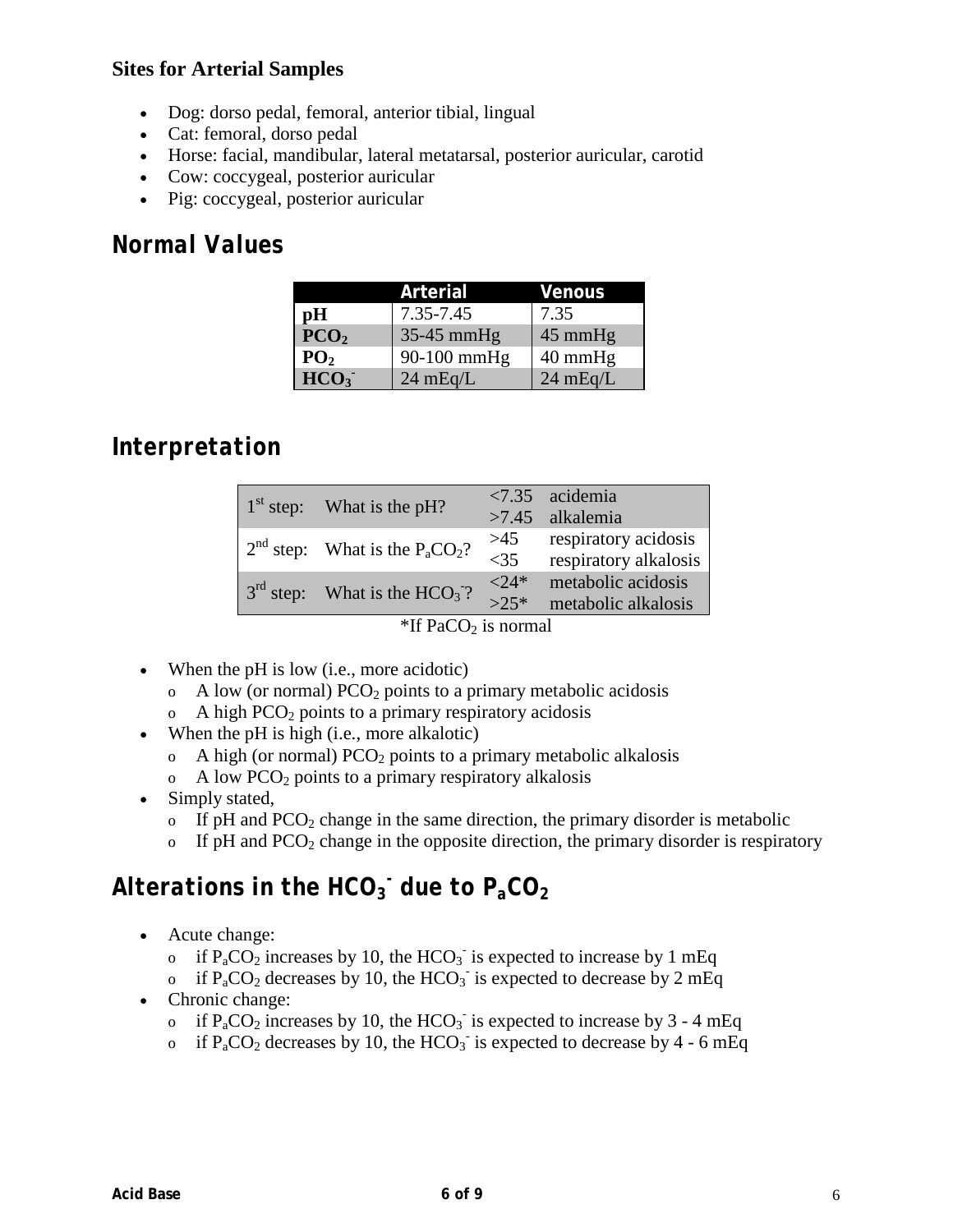## *Bicarbonate Replacement*

- Metabolic acidosis is the most frequent acid base abnormality observed in the critically ill, with the most likely underlying disturbance as 'lactic acidosis' (Bihari 1986, Mizock 1987).
- Although sodium bicarbonate has been advocated the drug of choice in treating metabolic acidosis by many critical care clinicians, there is no consensus concerning the use of sodium bicarbonate in the treatment of life-threatening acidosis.
- The American Heart Association removed routine use of sodium bicarbonate as part of Advanced Cardiac Life Support (ACLS) protocol related to the treatment of cardiac arrest in 90's, indicating little use or potential deterioration of clinical outcome regarding the drug therapy for CPR.
- The use of sodium bicarbonate in the treatment of metabolic acidosis has been very controversial and will probably remain so for a long time.
- The risks of overzealous bicarbonate therapy include
	- o paradoxical cerebral acidosis (through increased production of  $CO<sub>2</sub>$ )
	- o hypernatremia
	- o hyperosmolality
	- o iatrogenic metabolic alkalosis
- If you have a mixed respiratory/metabolic acidosis, important to address the respiratory acidosis first, before treating the metabolic acidosis
- Bicarbonate therapy is not usually recommended unless  $pH < 7.1$  or  $HCO<sub>3</sub>$  deficit is greater than 10 meq/L.
- 8.4% NaHCO<sub>3</sub> = 1 meg/ml
- 1 gm of baking soda (e.g. Arm & Hammer) = 12 mEq of NaHCO<sub>3</sub>
- Formula for Bicarbonate replacement based on 'Base deficit'
	- **Base deficit = BW** (Kg)  $x$  0.3  $\times$  (desired observed bicarbonate, HCO<sub>3</sub>)
	- o 0.3 assumes 30% of BW is extracellular fluid.
	- o It is recommended that 25 % of the calculated dose to be given over 10 to 15 minutes, and the remaining to be given following subsequent evaluation of acid base status to the initial therapy.

# *Oxydynamics*

### **PaO2 vs. O2 Content**

- PO<sub>2</sub> = partial pressure of oxygen in plasma
- $O_2$  content = ml of  $O_2/100$  ml of blood
- Hb: 1 gm of saturated Hb carries 1.34 ml of  $O_2$
- Plasma: 0.3 ml of  $O_2$  dissolved/100 mmHg  $O_2$  tension/100 ml blood
- Calculation of  $O_2$  content  $(O_2CT)$

 $O_2CT = Hb + plasma = 1.34 \times Hb \times Saturation + PaO_2 \times 0.003$ 

o Example 1: What is  $O_2CT$  if  $P_aO_2 = 100$  and Hb = 10?

 $(1.34 \times 10 \times 1.0) + (100 \times 0.003) = 13.7$  mg O<sub>2</sub>/100 ml blood

o Example 2: What is the O<sub>2</sub>CT if  $P_1O_2 = 400$  and Hb = 10?

 $(1.34 \times 10 \times 1.0) + (400 \times 0.003) = 14.6$  mg O<sub>2</sub>/100 ml blood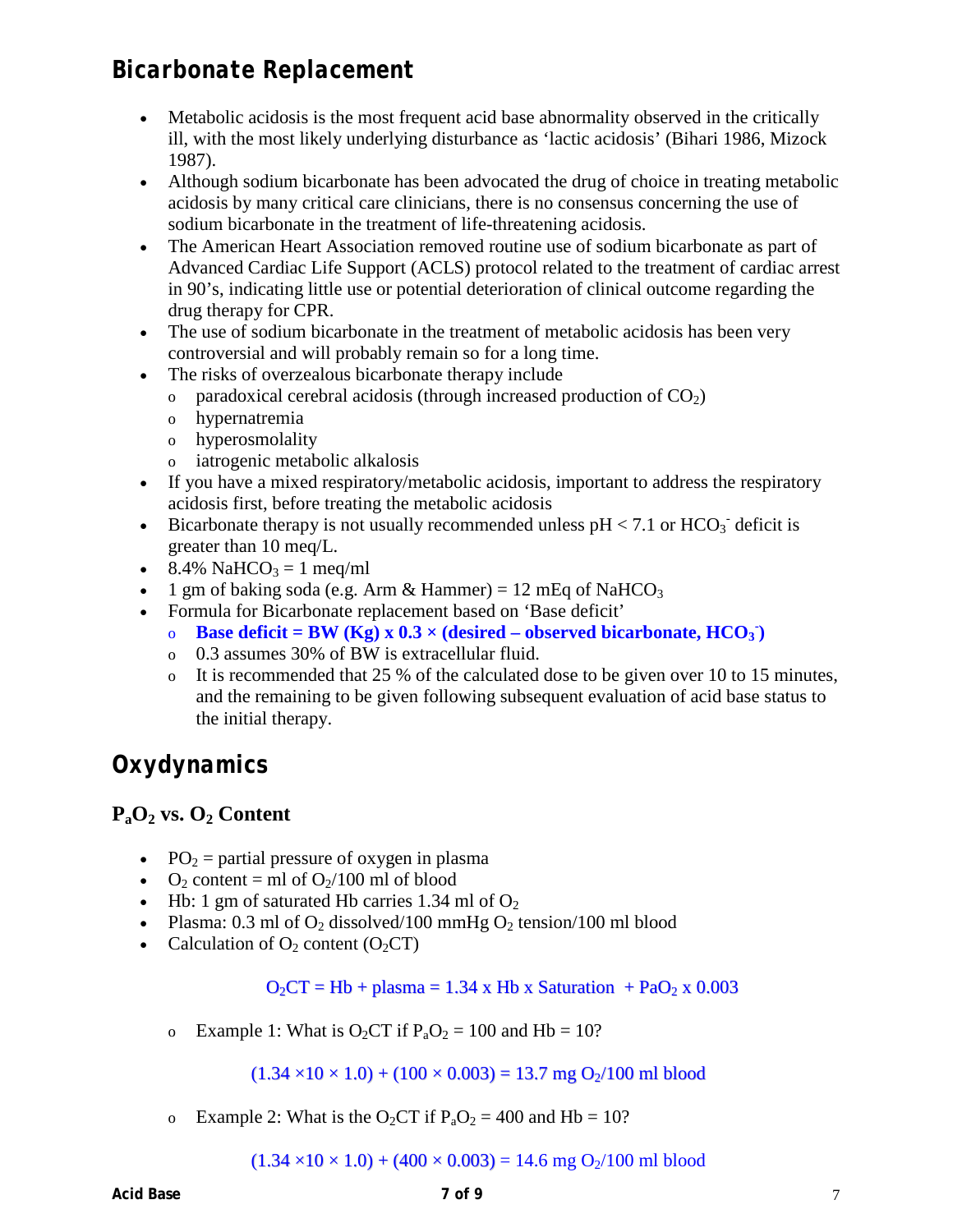- Can you demonstrate the importance of giving 100% oxygen to a very anemic animal  $(Hb = 4)$  vs. a normal animal  $(Hb = 15)$ ? What percentage increase in oxygen content would occur in each if a  $P_aO_2$  of 500 was achieved from 100?
	- o  $Hb4$  $(4 \times 1.34) + (500 \times 0.003) = 6.86$  mg/dl (vs. 5.66 mg/dl at PaO<sub>2</sub> 100) 6.86/5.66= **21 % increase** o Hb 15  $(15 \times 1.34) + (500 \times 0.003) = 21.6$  mg/dl (vs. 20.4 mg/dl at PaO<sub>2</sub> 100)
		- $21.6/20.4 = 6 \%$  increase
	- o It is apparent, even in anemic condition, increasing fraction of oxygen still helps although primary therapeutic goal must be to 'elevate the Hb concentration' quickly.

# *Examples*

- In each of the following problems, ask the following questions in this order:
	- o Is the patient acidotic or alkalotic? Remember, the body never overcompensates!
	- o Is there a respiratory component to the blood gas disturbance? (Is the  $P_aCO_2 < 35$  or  $> 45$ ?)
	- o Is there a metabolic component to the blood gas disturbance? (Is the  $HCO_3^- < 24$  or  $> 26$ ?
	- o Remember,  $HCO_3$  must be adjusted for  $P_aCO_2$  changes.
		- $\alpha$  12 mmHg P<sub>a</sub>CO<sub>2</sub>, 6 meg/L equal to change of 0.1 (pH)

| .                 | -  |                   |
|-------------------|----|-------------------|
| PCO <sub>2</sub>  | рH | HCO <sub>3</sub>  |
| $12 \text{ mmHg}$ |    | $6 \text{ mEq/L}$ |
|                   |    |                   |

- o Acute Respiratory Alteration
	- $\alpha$  PCO<sub>2</sub> = 52, pH = 7.3.
	- $\alpha$  PCO<sub>2</sub> = 28, pH = 7.5.
- o Metabolic Alteration
	- $pCO<sub>2</sub> = 52$ ,  $pH = 7.5$ .
	- $pCO<sub>2</sub> = 28$ ,  $pH = 7.3$ .
- o Mixed
	- $\alpha$  PCO<sub>2</sub> = 52, pH = 7.2.
	- $\alpha$  PCO<sub>2</sub> = 28, pH = 7.6.

### **Horse on the surgery table**

 $pH = 7.2$  $P_{a}CO_{2} = 76$  $HCO<sub>3</sub><sup>-</sup> = 30$ 

$$
P_aO_2=300
$$

- o What is the acid base status?
	- ¤ Acidemia or alkalemia?
	- ¤ Is there a respiratory component?
	- ¤ Is there a metabolic disturbance?
- o Why is the  $P_aO_2$  300?

### **30 Kg German Shepherd on surgery table with volvulus of intestine**

- $pH = 7.1$  $P_aCO_2 = 70$  $HCO<sub>3</sub><sup>-</sup> = 21$ o Same as above
	- ¤ Same as above